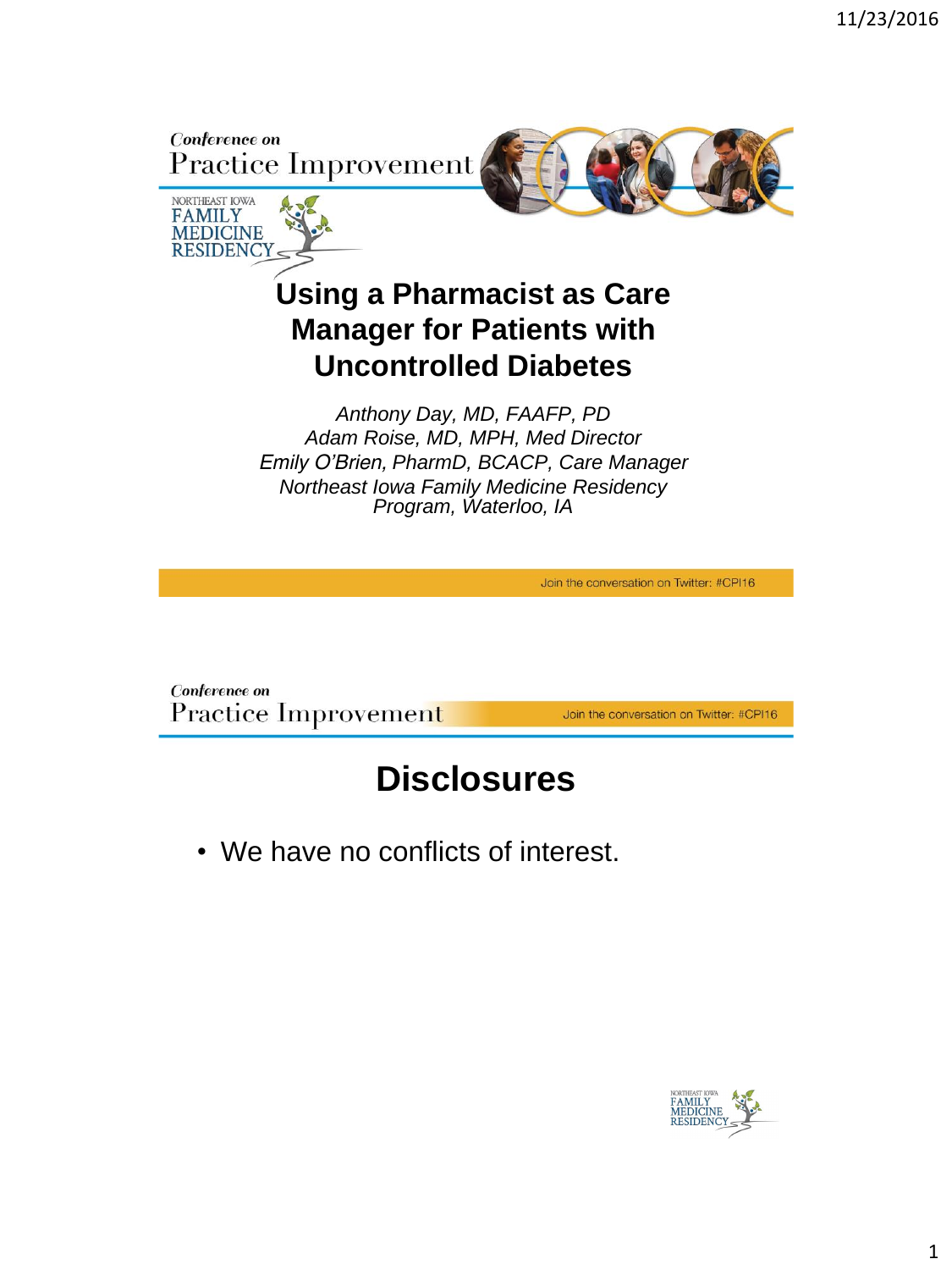Join the conversation on Twitter: #CPI16

# **Objectives**

- Identify components and benefits of pharmacy collaborative practice agreements.
- List the outcomes seen by using a pharmacist as a care manager for patients with uncontrolled diabetes.
- Describe the types of drug therapy problems and interventions pharmacists can recognize and intervene on.



Conference on Practice Improvement

Join the conversation on Twitter: #CPI16

## **Background**

- Northeast Iowa Family Medicine Waterloo, Iowa
- Foundation model, owned by competing hospitals
- 6-6-6 program
- 75+ employees including 5 FM faculty, PharmD, Behaviorialist, nurses, billing, reception

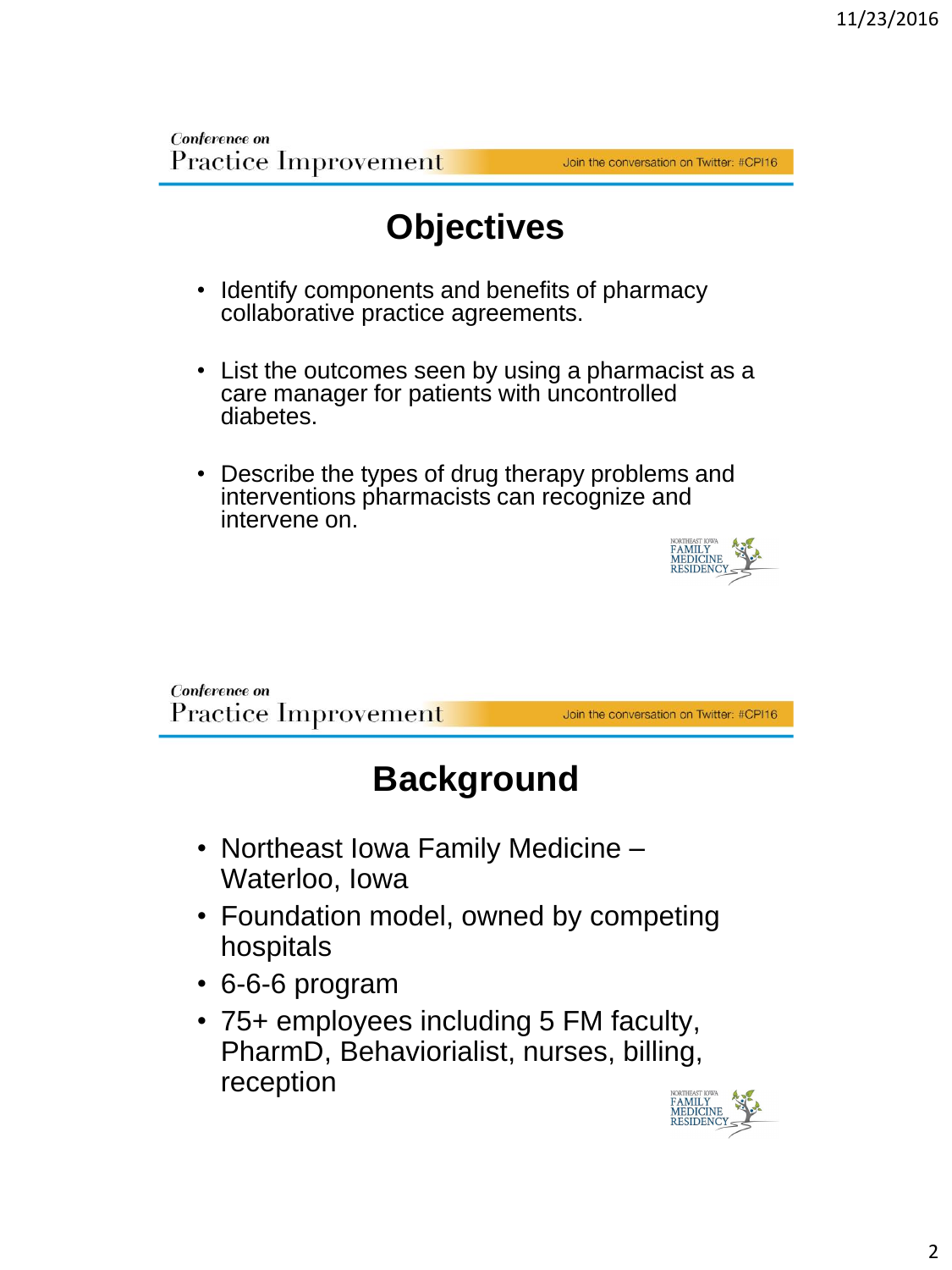Join the conversation on Twitter: #CPI16

Join the conversation on Twitter: #CPI16

# **Pharm D/Nursing**

- PharmD residency 1/yr
- Two resident teams with 3 RNs and MA for each team
- Nurse for each faculty, 2 with half-time QI
- Quality outcomes annually awarded by insurers; dedicated staff to data
- PCMH level 3 in 2012, recertified 2015

Conference on Practice Improvemen<mark>t</mark>

# **Opportunity**

- Diabetic champion physician, former PD retired, mild decline in QI measures
- Faculty nurse leaving (half-time QI)
- Quality database through research network – update monthly
- Staff dedicated to improvement
- Incentive program

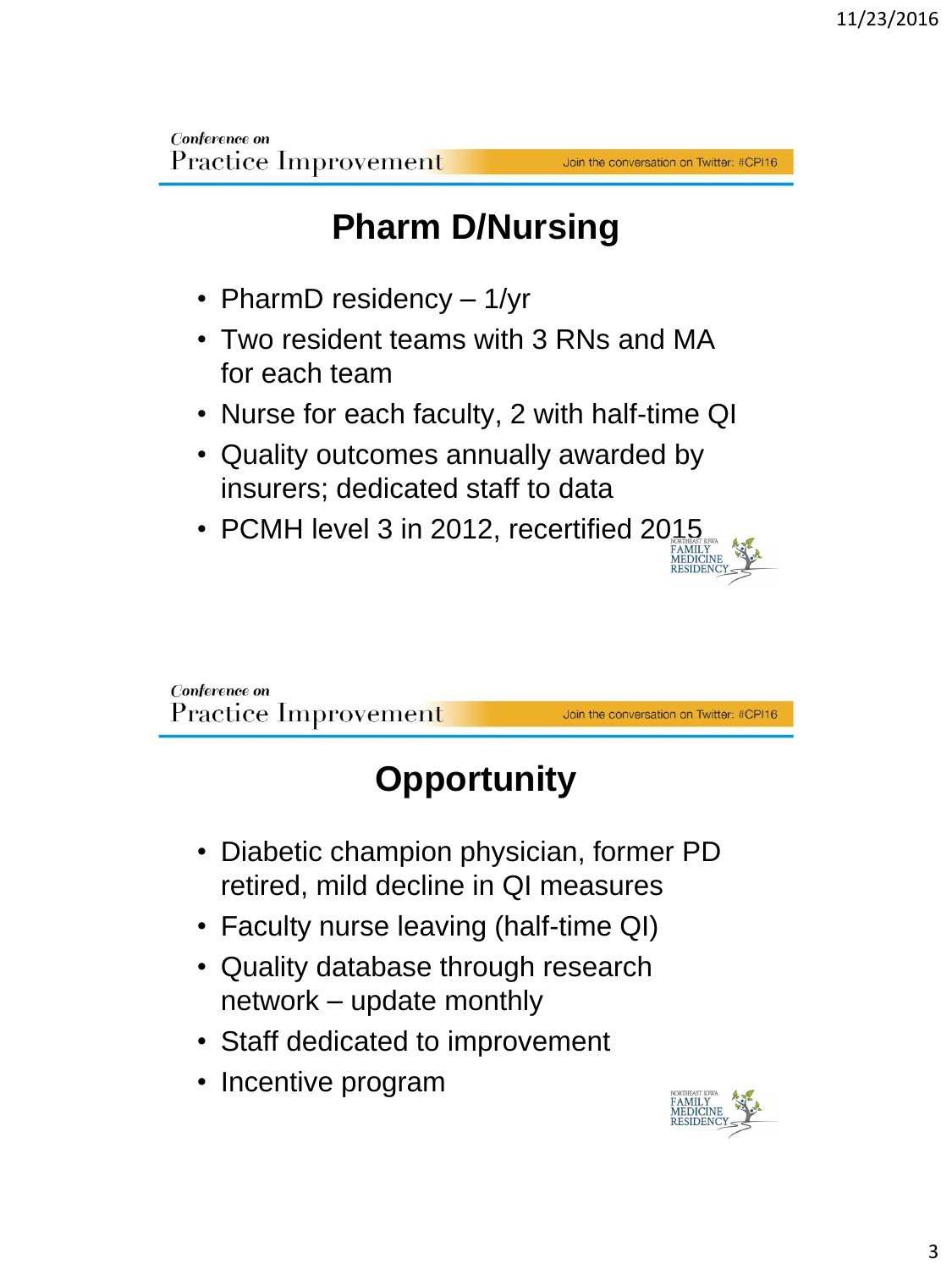#### Join the conversation on Twitter: #CPI16

#### **Plan**

- Nurse manager hire a full time QI nurse including case management aspect
- PD consider a Pharm D resident grad
- Hired Dr. O'Brien to start summer 2015
- Care manager part health coach, part med management, part quality improvement



Join the conversation on Twitter: #CPI16

## **Study Objectives**

To evaluate the effectiveness of a pharmacy care manager in patients with uncontrolled diabetes

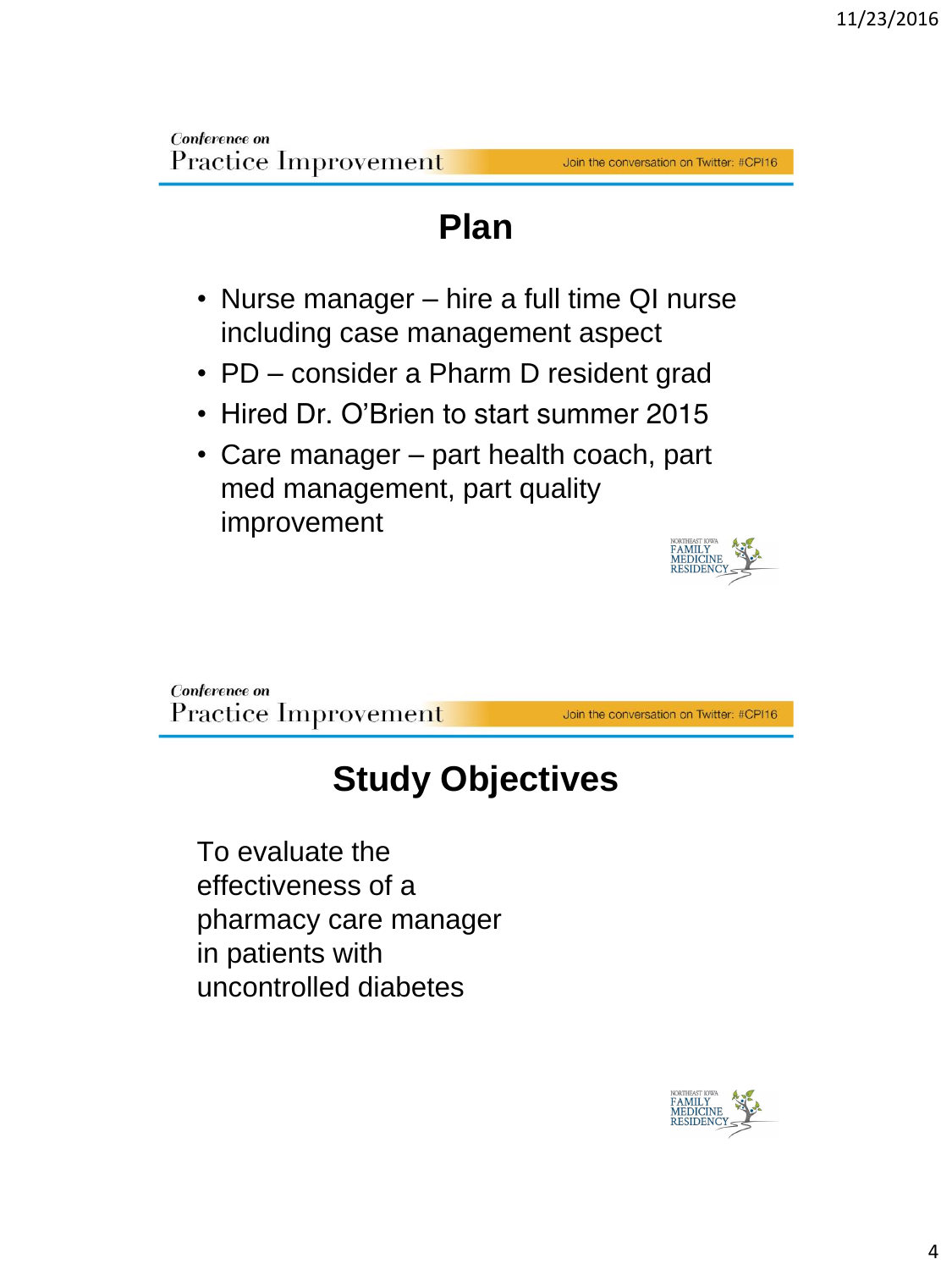Join the conversation on Twitter: #CPI16

#### **Methods**

- Enroll sequential clinic patients from July 2015 to January 2016
- Uncontrolled diabetes (A1C >9) or referred by physician for pharmacy involvement
- Care plan developed by patient, pharmacist care manager, and primary physician

Conference on Practice Improvement

Join the conversation on Twitter: #CPI16

#### **Methods**

Pharmacist role:

- Make contact with patient at and in between physician visits (in person and via telephone)
- Identify drug therapy problems
- Follow collaborative practice agreements
- Monitor response to intervention with A1C

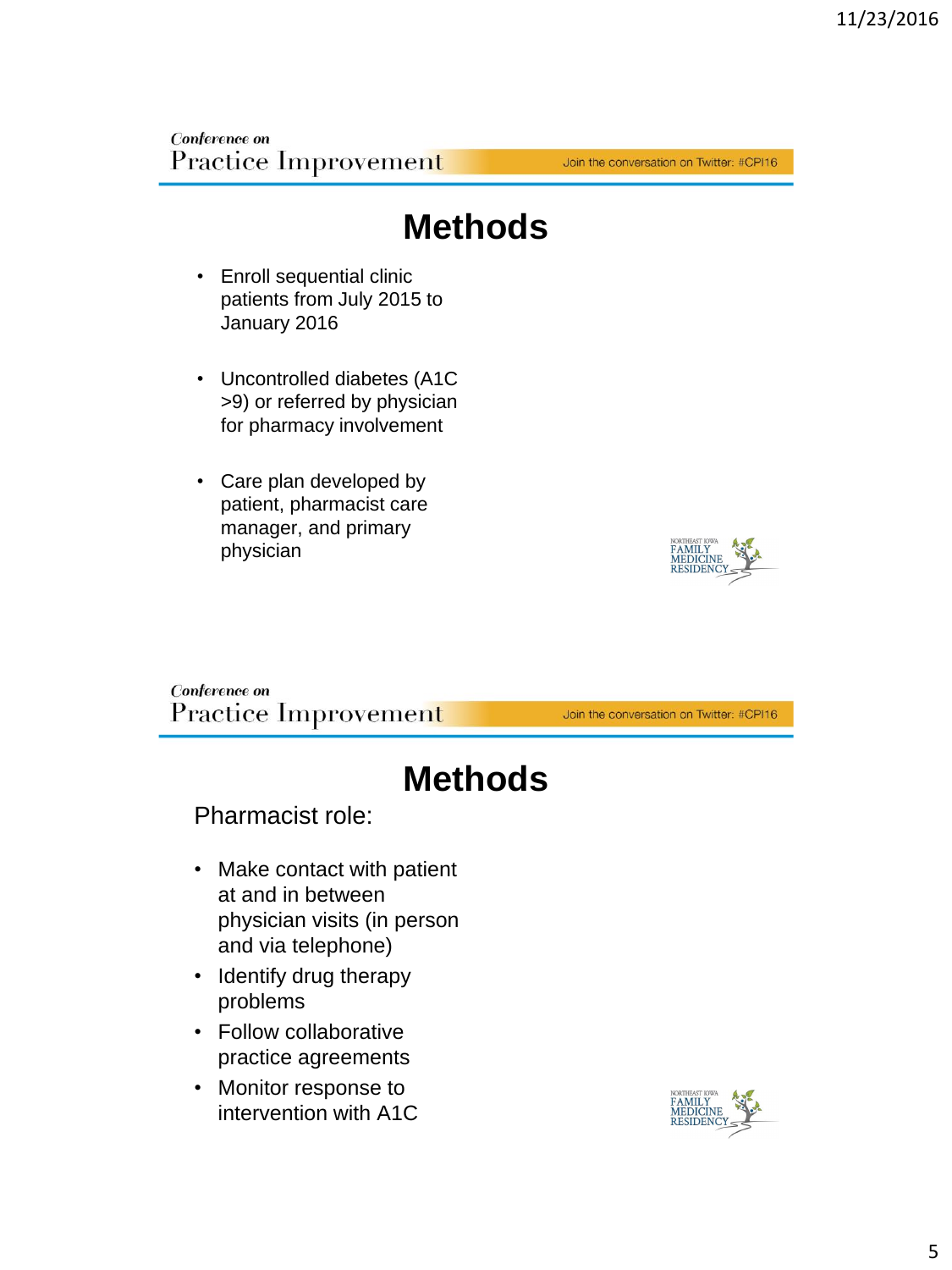# **Drug Therapy Problems**

- Needs additional drug therapy
- Unnecessary drug
- Wrong drug
- Dose too low
- Adverse drug reaction
- Dose too high
- Adherence problem

Strand et al. Drug-related problems: Their structure and function. DICP 1990;24(11):1093-7.



Conference on Practice Improvement

Join the conversation on Twitter: #CPI16

Join the conversation on Twitter: #CPI16

#### **Collaborative Practice Agreements**

A formal agreement in which a licensed provider makes a diagnosis, supervises patient care, and refers patients to a pharmacist under a protocol that allows the pharmacist to perform specific patient care functions.

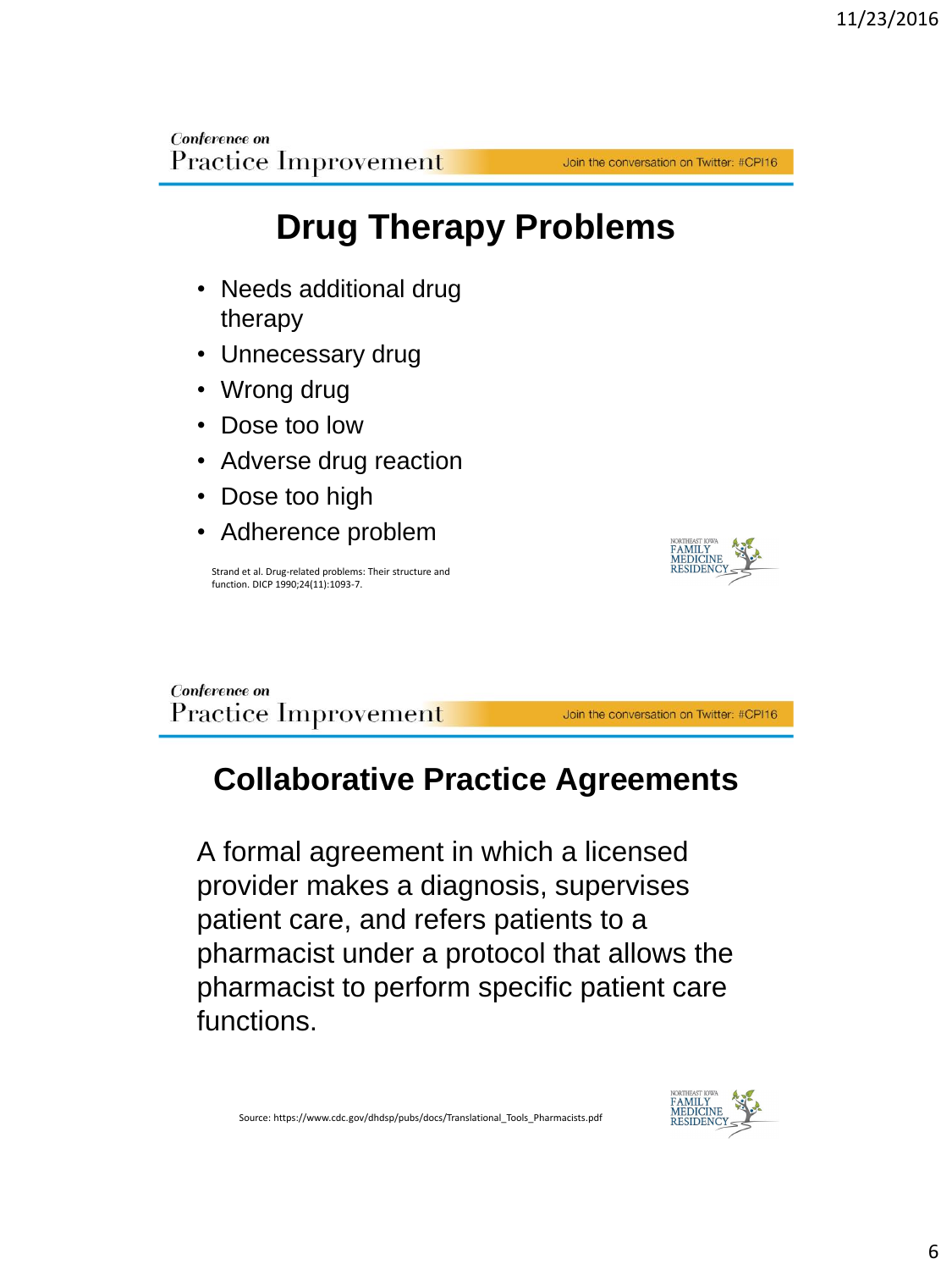## **Collaborative Practice Agreements**



Conference on Practice Improvement

Join the conversation on Twitter: #CPI16

Join the conversation on Twitter: #CPI16

# **Results**

- 68 patients enrolled between July 2015 to January 2016
- Followed over 6 months from initial enrollment
	- 195 in-person visits
	- 374 telephone visits

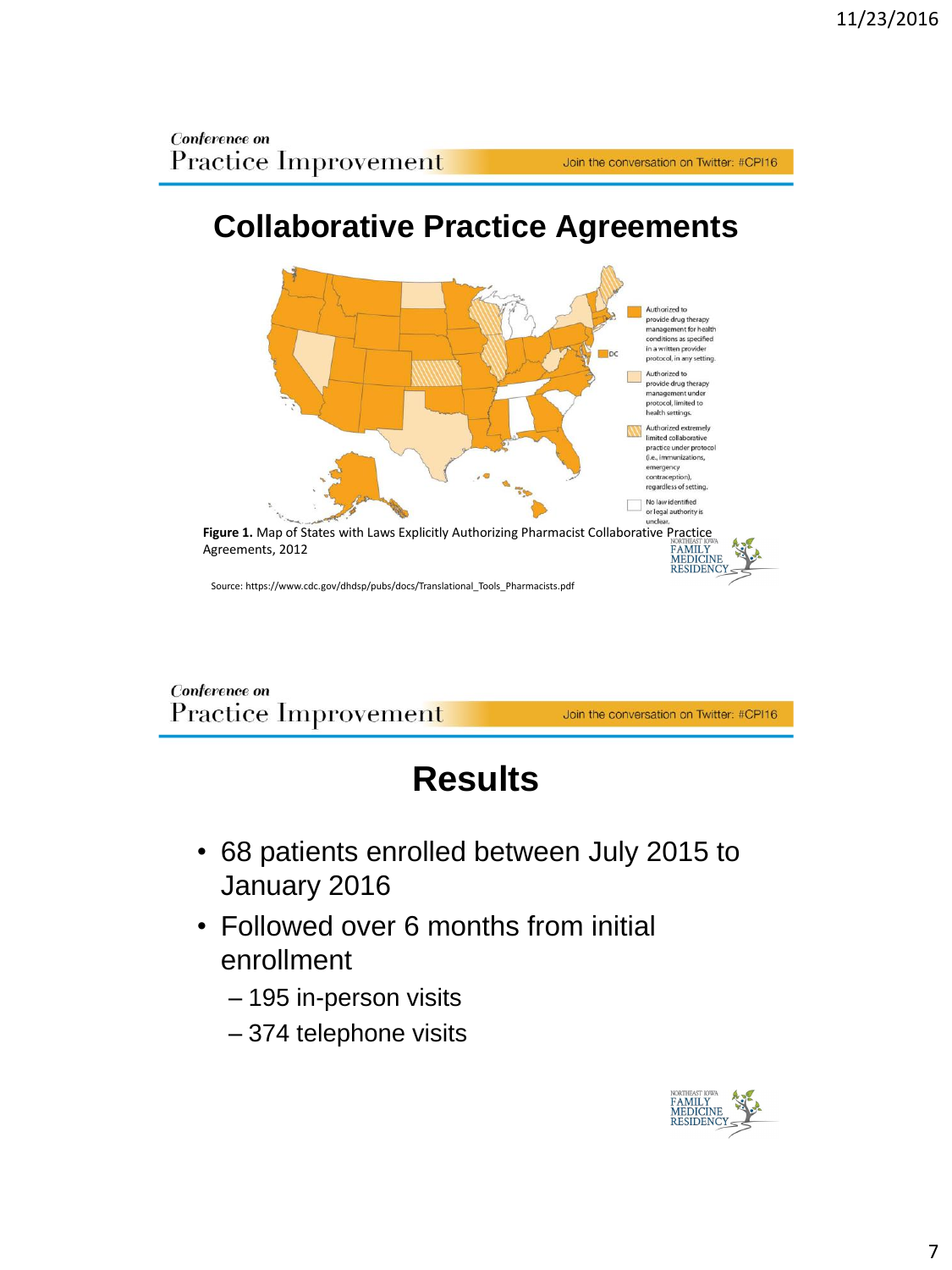# **Results: Drug Therapy Problems**

| <b>Drug Therapy Problem</b>          | <b>Number Identified</b> |
|--------------------------------------|--------------------------|
| Dose Too Low                         | 252                      |
| Adherence Problem                    | 127                      |
| <b>Needs Additional Drug Therapy</b> | 50                       |
| <b>Wrong Drug</b>                    | 26                       |
| Dose Too High                        | 16                       |
| <b>Adverse Drug Reaction</b>         | 13                       |
| <b>Unnecessary Drug Therapy</b>      | $\overline{2}$           |

Specific Lifestyle Intervention: 148

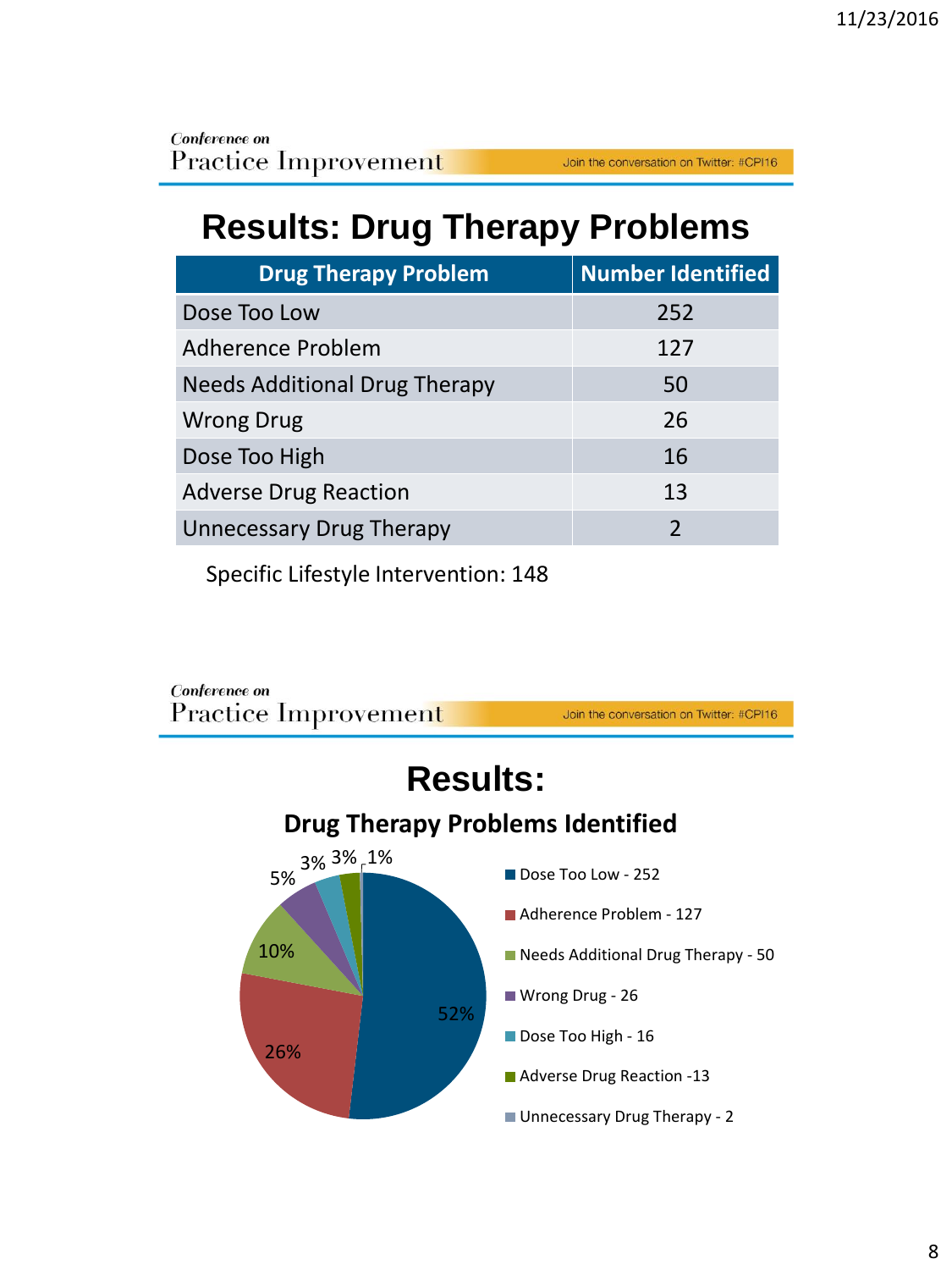Join the conversation on Twitter: #CPI16

## **Results: Patients**

Number of patients by A1C value at baseline and 6 months



Conference on Practice Improvement

Join the conversation on Twitter: #CPI16

## **Results: Mean A1C**

• Mean initial vs. 6 month A1c value

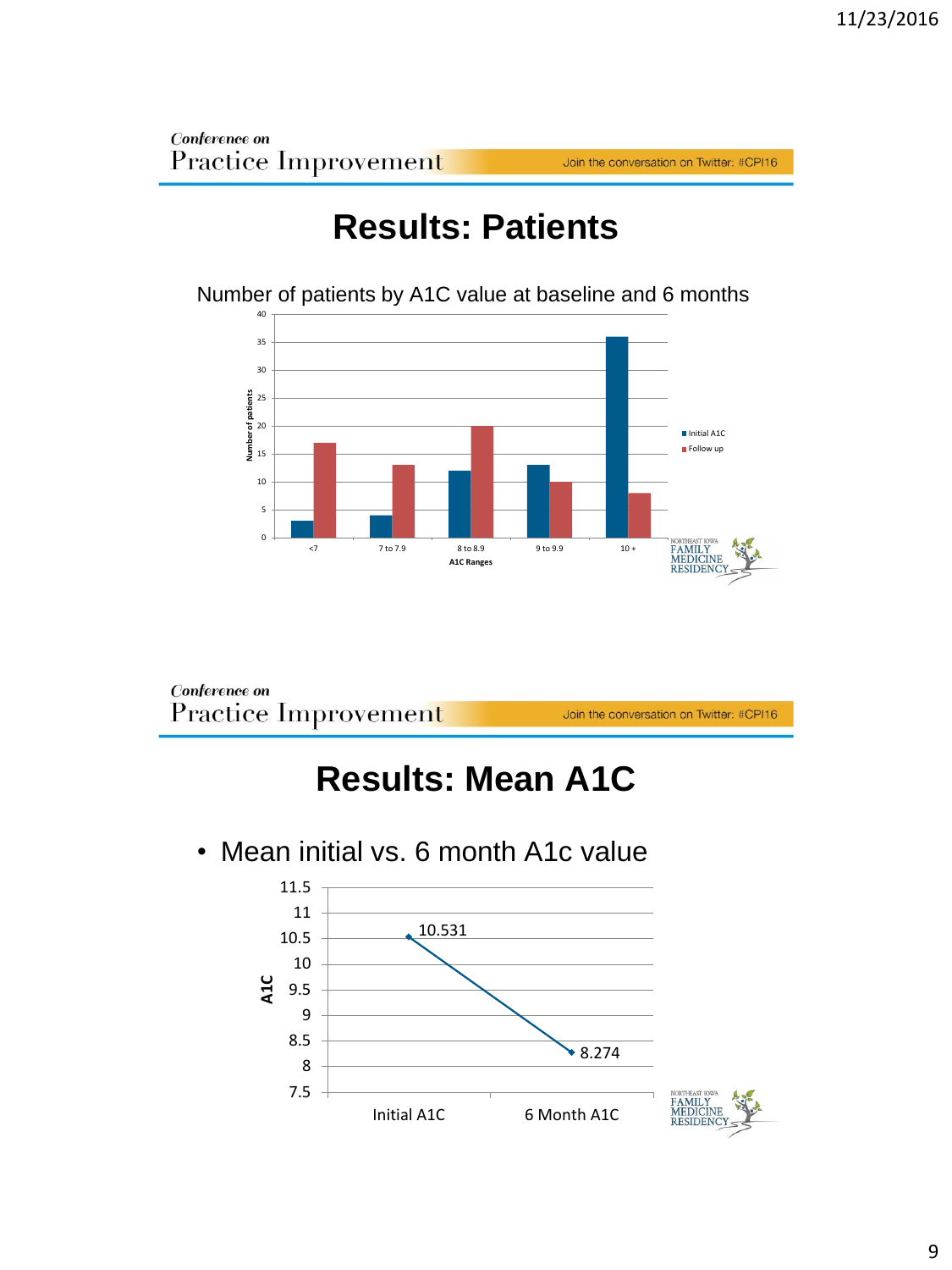

# **Results: Post-Study Period**





### **Other Outcomes**

• Provider satisfaction

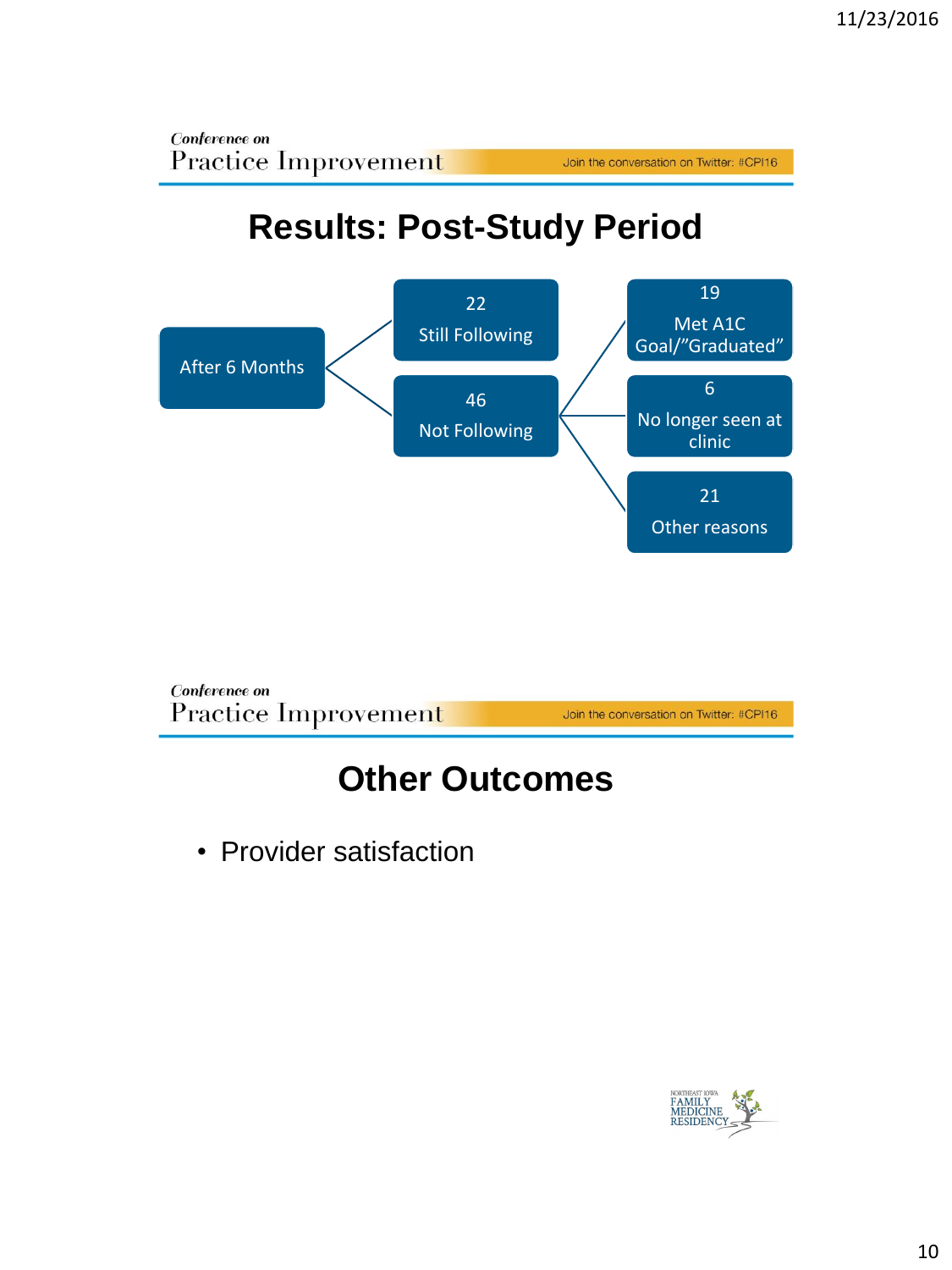Join the conversation on Twitter: #CPI16

## **Discussion**

- Significant improvement in:
	- Number of patients at A1C goal
	- Average A1C
- Increased categorization of drug therapy problems
- Good physician satisfaction



Conference on Practice Improvement Join the conversation on Twitter: #CPI16

# **Limitations**

- No comparative data for a non-pharmacist care manager
- Didn't formally measure physician satisfaction

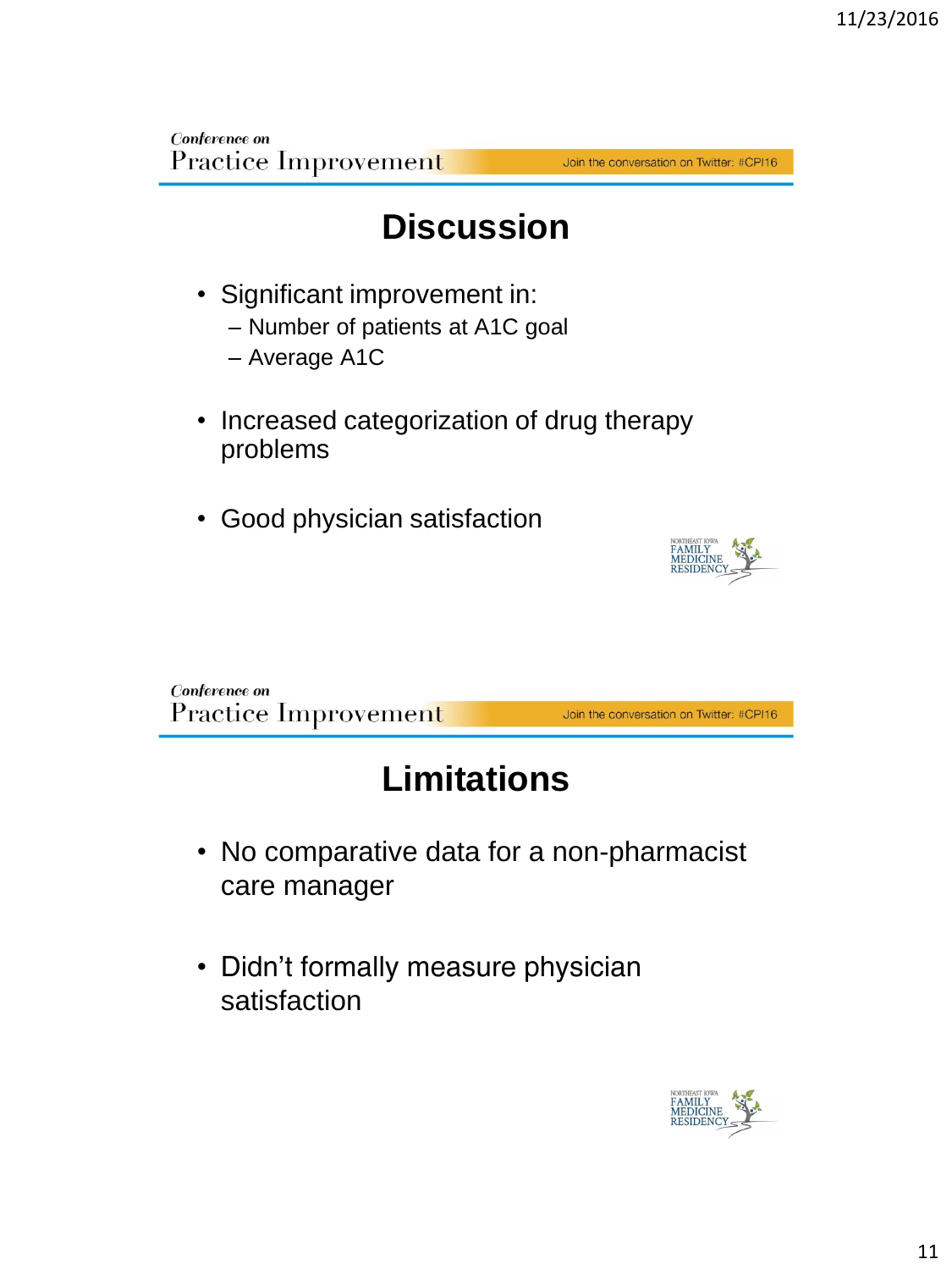Join the conversation on Twitter: #CPI16

# **Future Work (Clinic)**

- Continue to address compensation strategies for pharmacist work (accredited diabetes education program)
- Expand to other chronic diseases (heart failure underway)



Conference on Practice Improvemen<mark>t</mark>

Join the conversation on Twitter: #CPI16

# **Future Work (Study)**

- Evaluate long term trends in patient performance
	- What happens after the intervention stops?
	- What are the best strategies for impacting patients who are not open to care management?

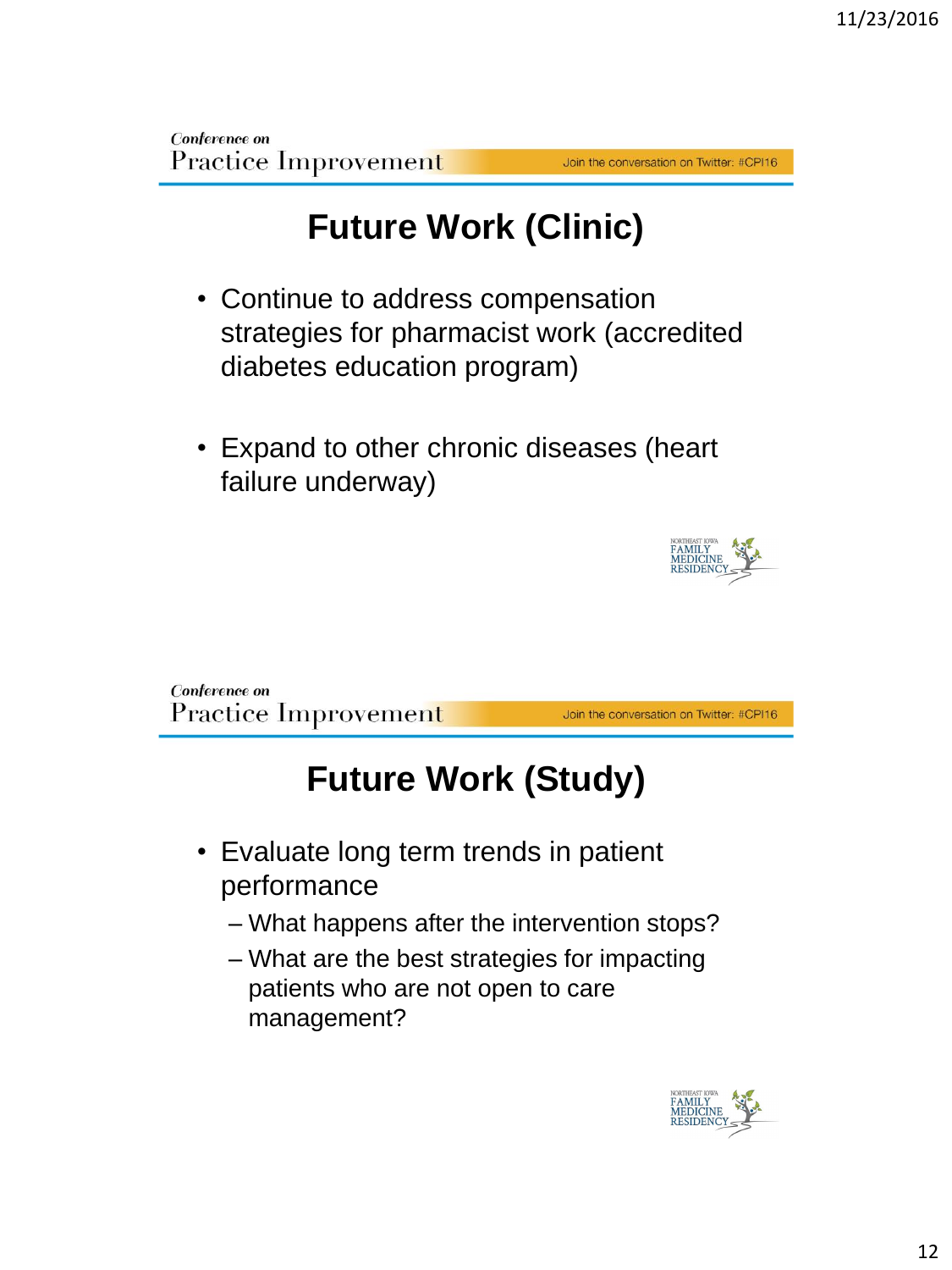#### Join the conversation on Twitter: #CPI16

#### **Conclusions**

• Our patients and clinic have benefited from having a pharmacist as a care manager for uncontrolled diabetic patients



Conference on Practice Improvement

Join the conversation on Twitter: #CPI16

# **Highlights**

- Collaborative practice agreements simplify titration of medications
- Pharmacists are able to identify drug therapy problems and intervene